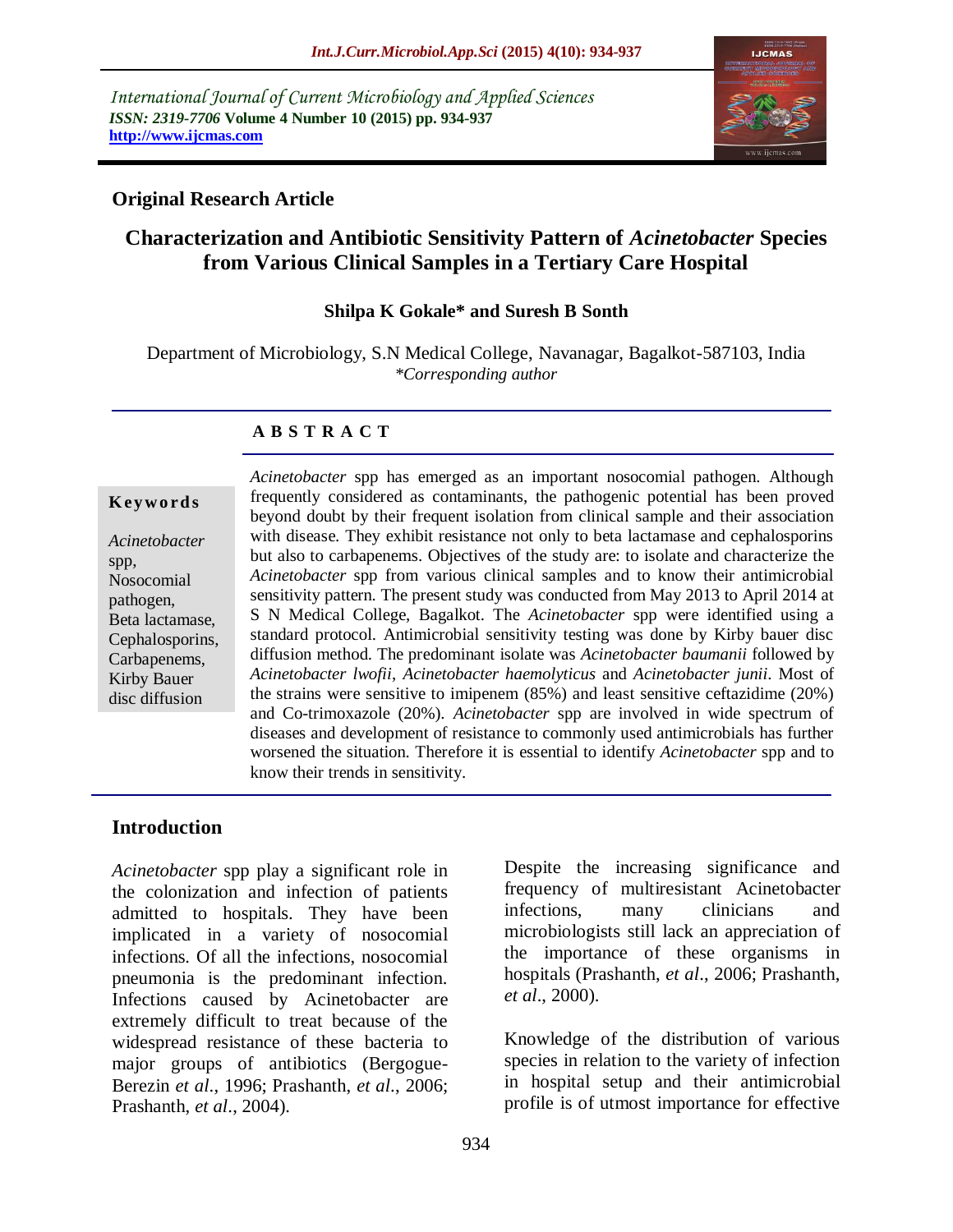treatment of infection caused by the pathogen (Mindolli *et al*., 2010; Capoor *et al*., 2005; Anupurba *et al*., 2005). Therefore the study was undertaken to characterize Acinetobacter isolates and to determine their antimicrobial susceptibility pattern.

### **Materials and Methods**

The study was carried out in the department of microbiology, S N Medical College, Bagalkot from May 2013 to April 2014. One hundred and twenty isolates were obtained from different clinical samples.

All the samples were inoculated on to Blood, Mac-Conkey agar and incubated at  $37^{\circ}$ c for 24 – 48 hours. Urine was plated on to CLED medium. For the blood samples, brain heart infusion broth was used as a primary culture medium. All non lactose fermenting colonies were subjected gram staining, oxidase test, hanging drop and catalase test. Gram negative bacilli or coccobacilli, that were oxidase negative, nonmotile and catalase positive were identified as Acinetobacter species. Characterization of the isolates was done using standard methods (Gerner-Smidt p *et al*.,1993).

Antimicrobial susceptibility testing was done by Kirbybauer disc diffusion laboratory standards institute. Antibiotics used were Amikacin (30g), Ceftazidime (30g), Ciprofloxacin (5g), Co – trimoazole (1.25/23.75g), Gentamicin (10g), Meropenem (10g), Piperacillin – tazobactum  $(100/10g)$ .

### **Results and Discussion**

A total of 1600 samples were processed during the study period. Acinetobacter species accounted for 7.5% of total number isolates.

In our study 40 isolates were from surgical wards followed by ICU 32, paediatric ward 38, medical ward 20 and 6 isolates were from burn ward.

*Acinetobacter spp* were most commonly isolated from pus samples (46) followed by urine (32), sputum (14), ET tube (14), Blood (12) and 2 from pleural fluid as shown in table no 1.

Out of 120 isolates of Acinetobacter species 60 were *Acinetobacter baumanii*, 26 *Acinetobacter lwofii*, 20 *Acinetobacter haemolyticus* and 14 *Acinetobacter junii* as shown in table 2.

Most of the isolates were sensitive to imipenem (85%) followed by Amikacin (54%) and Ofloxacin (51%) as shown in table 3 and 4

Acinetobacter has gained clinical importance because of their capacity to cause nosocomial infections particularly outbreaks in Icu's. They are often multidrug resistant and associated with life threatening infections especially in patients with factors that impair normal host resistance.

In our study maximum number of isolates were from pus samples (46) followed by urine sample (32), sputum (14), ET tube (14) and blood (12). Most of the isolates were from patients admitted in surgical wards and ICU, who have undergone invasive procedure or surgery or on higher generation antimicrobial drugs. Around 26% strains were isolated from ICU in our study, which is similar to the study conducted by Mindolli *et al*., 2010

All the 120 isolates of *Acinetobacter spp* in the present study were characterized and antibiotic susceptibility pattern was determined. *Acinetobacter spp* accounted for 7.5% of total positive culture. *Acinetobacter*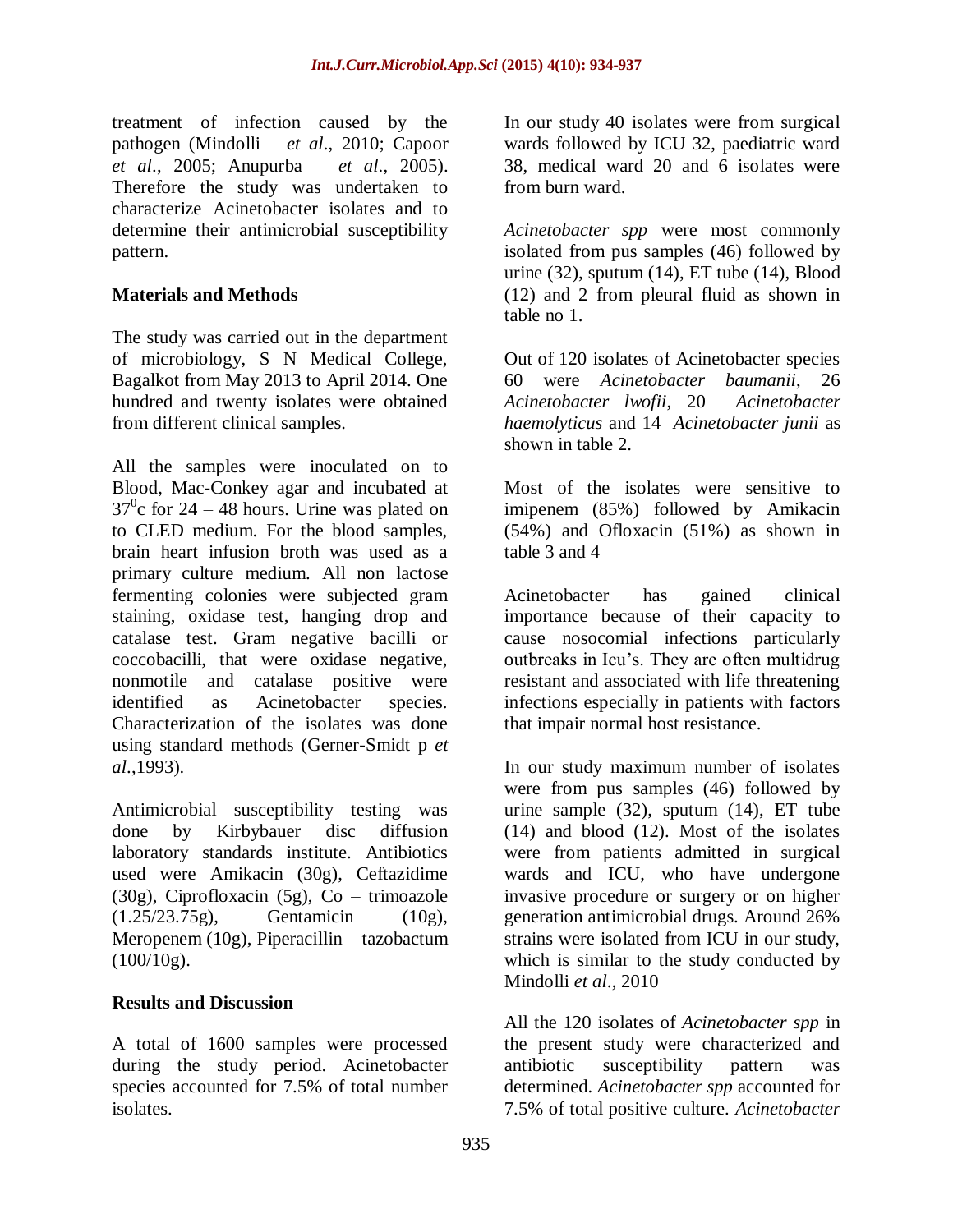*baumanii* strains were 60, *Acinetobacter lwofii* 26, *Acinetobacter haemolyticus* 15 and 06 were *Acinetobacter junii*.

In general, *Acinetobacter spp* appear inert in the typical tests used for fermentative gram

negative bacilli. Phenotypic methods for *Acinetobacter spp* characterization are not totally reliable. New molecular methods have come up for speciation, but these techniques will not be available in all the clinical microbiology laboratories.

**Table.1** Acinetobacter isolates from different clinical specimens

| Specimens     | N <sub>o</sub> | $\%$ |
|---------------|----------------|------|
| Pus           | 46             | 38.3 |
| Urine         | 32             | 26.6 |
| Sputum        | 14             | 11.6 |
| ET tube       | 14             | 11.6 |
| <b>Blood</b>  | 12             | 10   |
| Pleural fluid | 2              | 1.6  |

**Table.2** Acinetobacter identification scheme

|                | Growth at          |                | Haemolysis   Gelatin |            | <b>OF</b> | Citrate                  | Arginine   Malonate   C |  |
|----------------|--------------------|----------------|----------------------|------------|-----------|--------------------------|-------------------------|--|
|                | 37<br>$\mathbf{c}$ | $44^{\circ}$ c |                      | hydrolysis | dextrose  |                          |                         |  |
| A baumanii     |                    |                |                      |            |           |                          |                         |  |
| A haemolyticus |                    |                |                      |            |           |                          |                         |  |
| A junii        |                    |                |                      |            |           |                          |                         |  |
| A lwofii       |                    |                |                      |            |           | $\overline{\phantom{0}}$ |                         |  |

**Table.3** Acinetobacter bacilli in clinical specimens n=120

| Isolate         | N <sub>o</sub> | %    |
|-----------------|----------------|------|
| A. baumanii     | 73             | 60.8 |
| A. lwofii       | 26             | 21.6 |
| A. haemolyticus | 15             | 12.5 |
| A. junii        | 06             | 05   |

**Table.4** Antibiotic sensitivity pattern of *Acinetobacter spp* n= 120

| Antibiotic     | No.sensitive | % sensitive |
|----------------|--------------|-------------|
| Imipenem       | 102          | 85          |
| Amikacin       | 65           | 54          |
| Ofloxacin      | 61           | 51          |
| PIT            | 49           | 41          |
| Gentamicin     | 34           | 29          |
| Ceftazidime    | 24           | 20          |
| Co-trimoxazole | 24           |             |